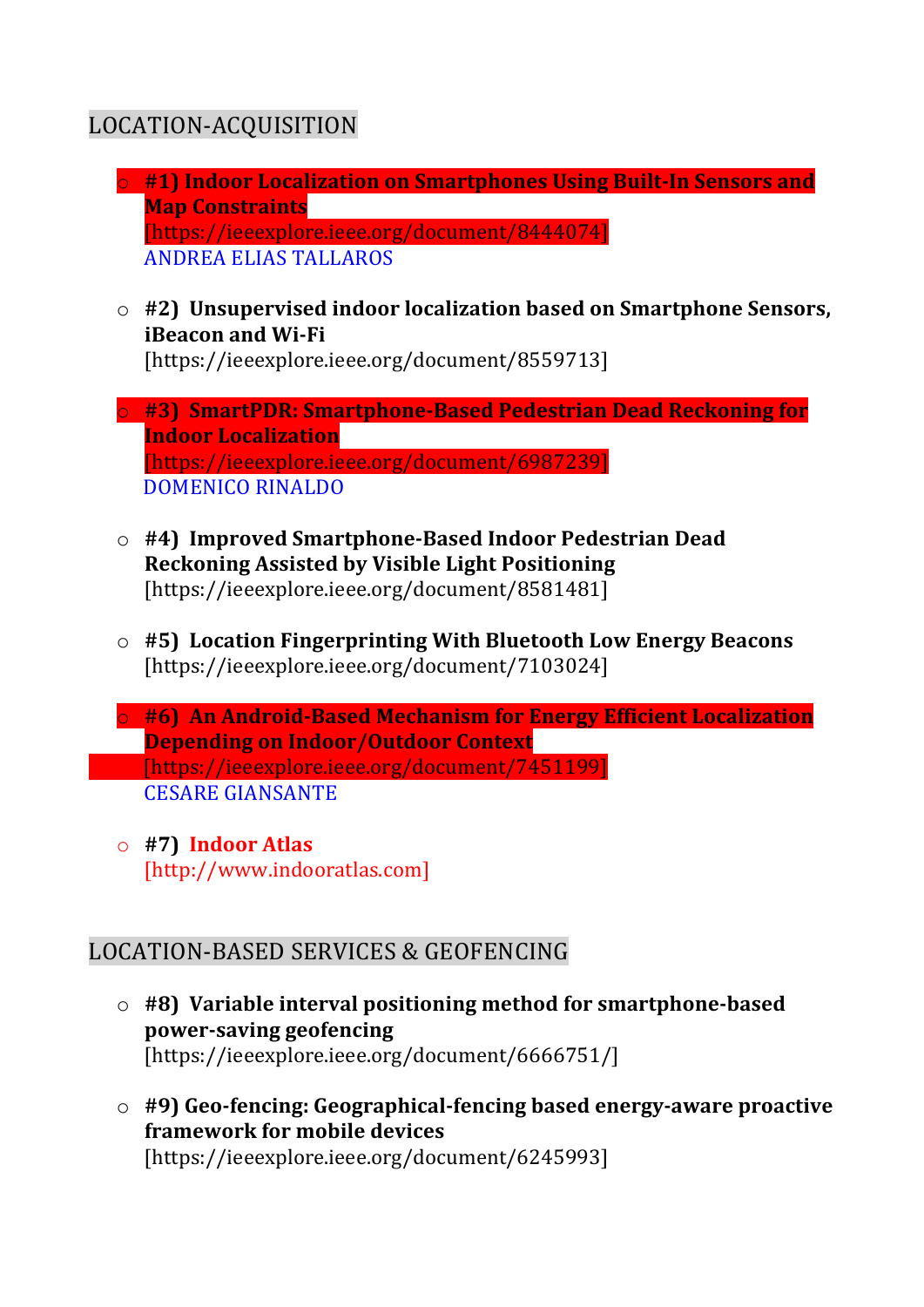### MAPS APIs

- o #10) Leaflet, an open-source lavaScript library for mobile-friendly **interactive maps** [https://leafletis.com] ALESSANDRO FREDA
- o **#11) Mapbox**  https://docs.mapbox.com
- o **#12) Grass GIS** [https://grass.osgeo.org]

## SPATIAL DATA ANALYSIS

- $\circ$  #13) Mining Location Influence for Location Promotion in Location-**Based Social Networks** (location intelligence) [https://ieeexplore.ieee.org/document/8539984]
- o **#14) Mobile Phone Data Analysis: A Spatial Exploration Toward Hotspot Detection** [https://ieeexplore.ieee.org/document/8299483] GIANLUCA SPILLER

**o** #15) Effectiveness and Limitations of Social Networking Services in **Disaster Responses: A Review 7 Years on from the 2011 Great East Japan Earthquake** [https://ieeexplore.ieee.org/document/8636369] DARIO FLORIS

- **o #16) Twitter as a Source for Spatial Traffic Information in Big Data-Enabled Self-Organizing Networks** [https://ieeexplore.ieee.org/document/7925565] IRENE BASAGLIA
- o **#17) Clustering Geo-tagged Tweets for Advanced Big Data Analytics** [https://ieeexplore.ieee.org/document/7584919]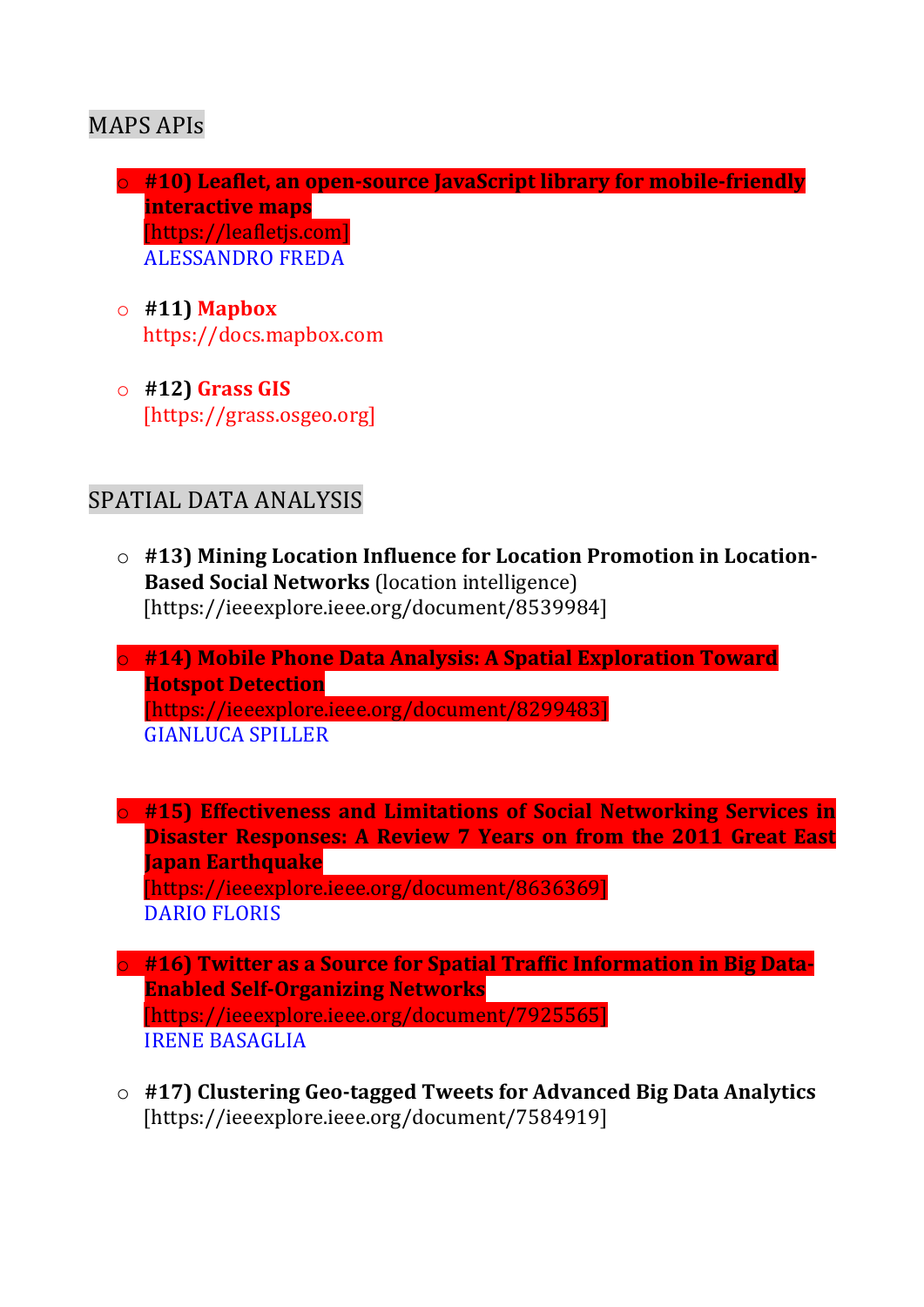**#18) PySAL: Python Spatial Analysis Library** [https://pysal.readthedocs.io/en/latest/] **IGOR LUREVICI** 

o **#18b) GEOPANDAS** [http://geopandas.org] **MICHELE NALLI** 

### ACTIVITY-AWARENESS

o **#19) Segmentation and Recognition of Basic and Transitional Activities for Continuous Physical Human Activity** [https://ieeexplore.ieee.org/document/8668838] SALVATORE FIORILLA

o **#20) Soccer Player Activity Recognition by a Multivariate Features Integration**

[https://ieeexplore.ieee.org/document/5597314] **ALESSANDRO FABBRI** 

- o **#21) Physical Activity Recognition From Smartphone Accelerometer Data for User Context Awareness Sensing** [https://ieeexplore.ieee.org/document/7476869/]
- **o** #22) A Hybrid Hierarchical Framework for Gym Physical Activity **Recognition and Measurement Using Wearable Sensors** [https://ieeexplore.ieee.org/document/8382216] LUCA D'AMBROSIO
- o **#23) Activity Recognition Method for Home-Based Elderly Care Service Based on Random Forest and Activity Similarity** [https://ieeexplore.ieee.org/document/8621003]

o **#24) Indoor Activity Detection and Recognition for Sport Games Analysis** [https://arxiv.org/pdf/1404.6413.pdf] MATTIA MANIEZZO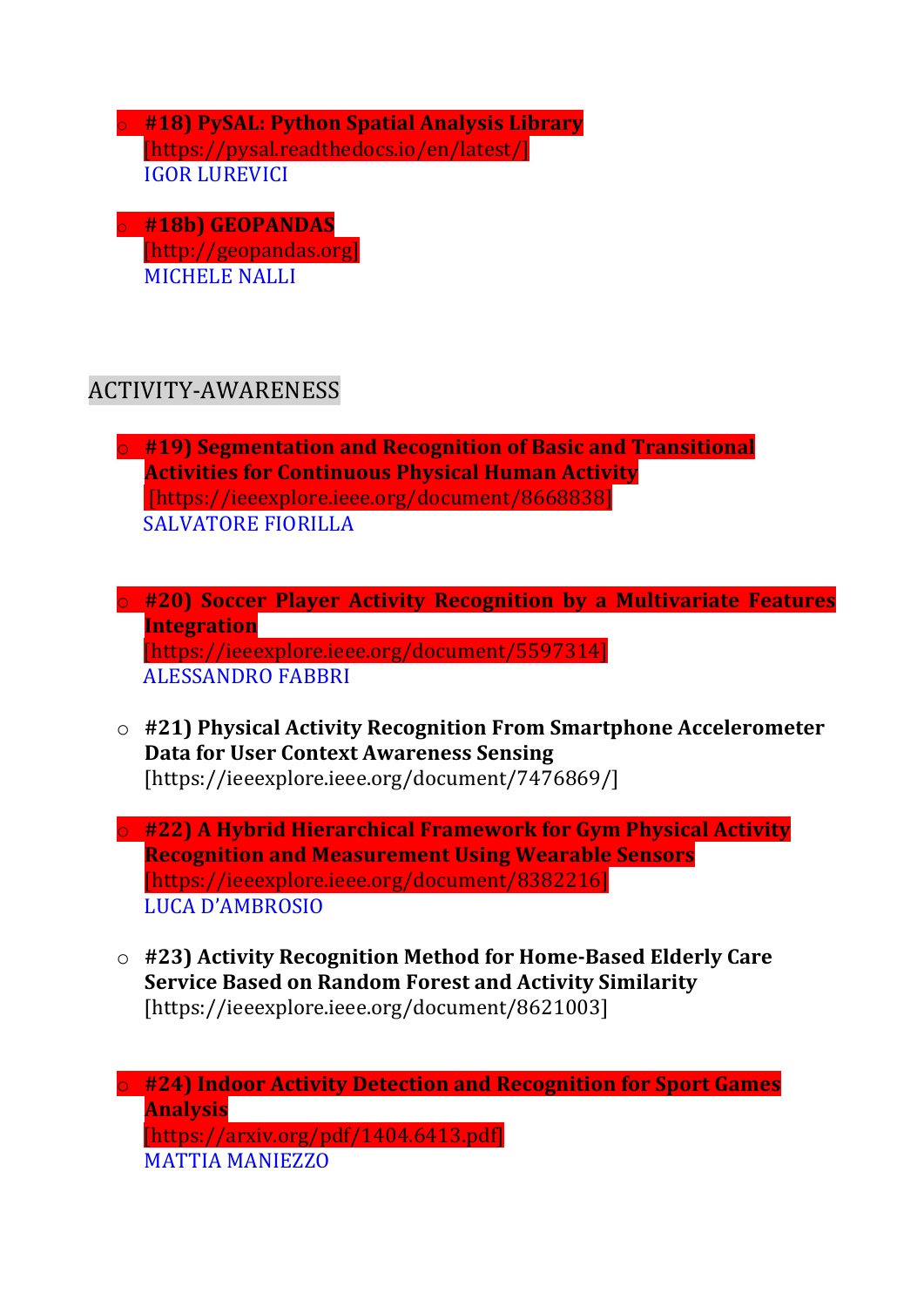## AFFECTIVE COMPUTING

- o **#25) Towards an Affective Video Recommendation System** [https://ieeexplore.ieee.org/document/8480130] ALESSANDRO SERRA
- **o** #26) NotiMind: Utilizing Responses to Smart Phone Notifications as **Affective Sensors** [https://ieeexplore.ieee.org/document/8048505] FEDERICA LA PIANA
- o **#27) Affectiva https://www.affectiva.com**
- $\circ$  #27b) Predicting students' happiness from physiology, phone, **mobility, and behavioral data** https://ieeexplore.ieee.org/document/7344575/
- o **#27c) Daily Stress Recognition from Mobile Phone Data, Weather Conditions and Individual Traits** https://arxiv.org/pdf/1410.5816.pdf
- o **#27d) Emotion Detection IoT enabled Edge-node for Citizen Security** https://ieeexplore.ieee.org/document/8767173/

### NEIGHBOUR-AWARENESS

- o **#28) Data Connectivity and Smart Group Formation in Wi-Fi Direct Multi-Group Networks** [https://ieeexplore.ieee.org/document/8081783]
- o **#29) Context-Aware Configuration and Management of WiFi Direct Groups for Real Opportunistic Networks** [https://ieeexplore.ieee.org/document/8108752]
- o **#29b) Context-Aware Configuration and Management of WiFi Direct Groups for Real Opportunistic Networks** https://ieeexplore.ieee.org/document/8108752
- o **#30) Wi-Fi Aware Technology**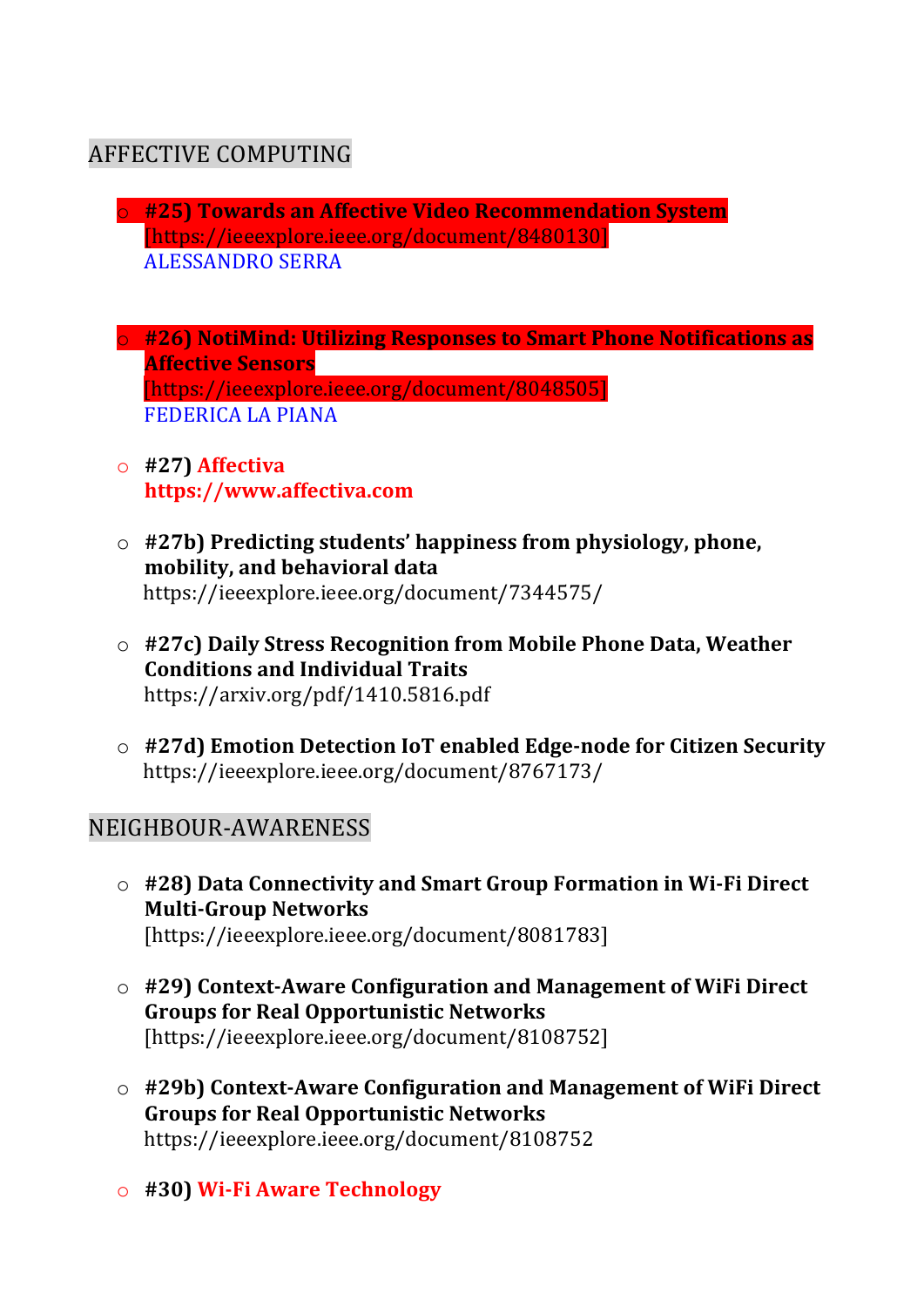[https://www.wi-fi.org/discover-wi-fi/wi-fi-aware] [https://developer.android.com/guide/topics/connectivity/wifi-aware]

o **#31) LTE Direct**

https://www.qualcomm.com/invention/technologies/lte/direct

- o **#32) Bluetooth Low Energy (BLE) Mesh** https://www.bluetooth.com/blog/an-intro-to-bluetooth-mesh-part1/
- o **#32b) Enabling WiFi P2P-Based Pedestrian Safety App** https://arxiv.org/pdf 1805.00442.pdf

### CONTEXT MODELING AND REPRESENTATION

- $\circ$  #33) ContextML: A light-weight context representation and context **management schema** [https://ieeexplore.ieee.org/document/5483753]
- o **#34) A Process Calculus for Context-Aware Systems** [https://ieeexplore.ieee.org/document/6649772]
- o **#35) Amazon Neptune (graph database)** [https://aws.amazon.com/neptune/]

## CONTEXT-AWARE APPLICATIONS

- o **#36) Context-Aware Smallworld Routing for Wireless Ad-Hoc Networks** [https://ieeexplore.ieee.org/document/8306128]
- o **#37) Personalizing the Museum Experience through Context-Aware Recommendations** [https://ieeexplore.ieee.org/document/7379271] ALFONSO CARRABS

o **#38) Energy-Aware and Context-Aware Video Streaming on Smartphones** [https://ieeexplore.ieee.org/document/8885053] CARLO CANTAMAGLIA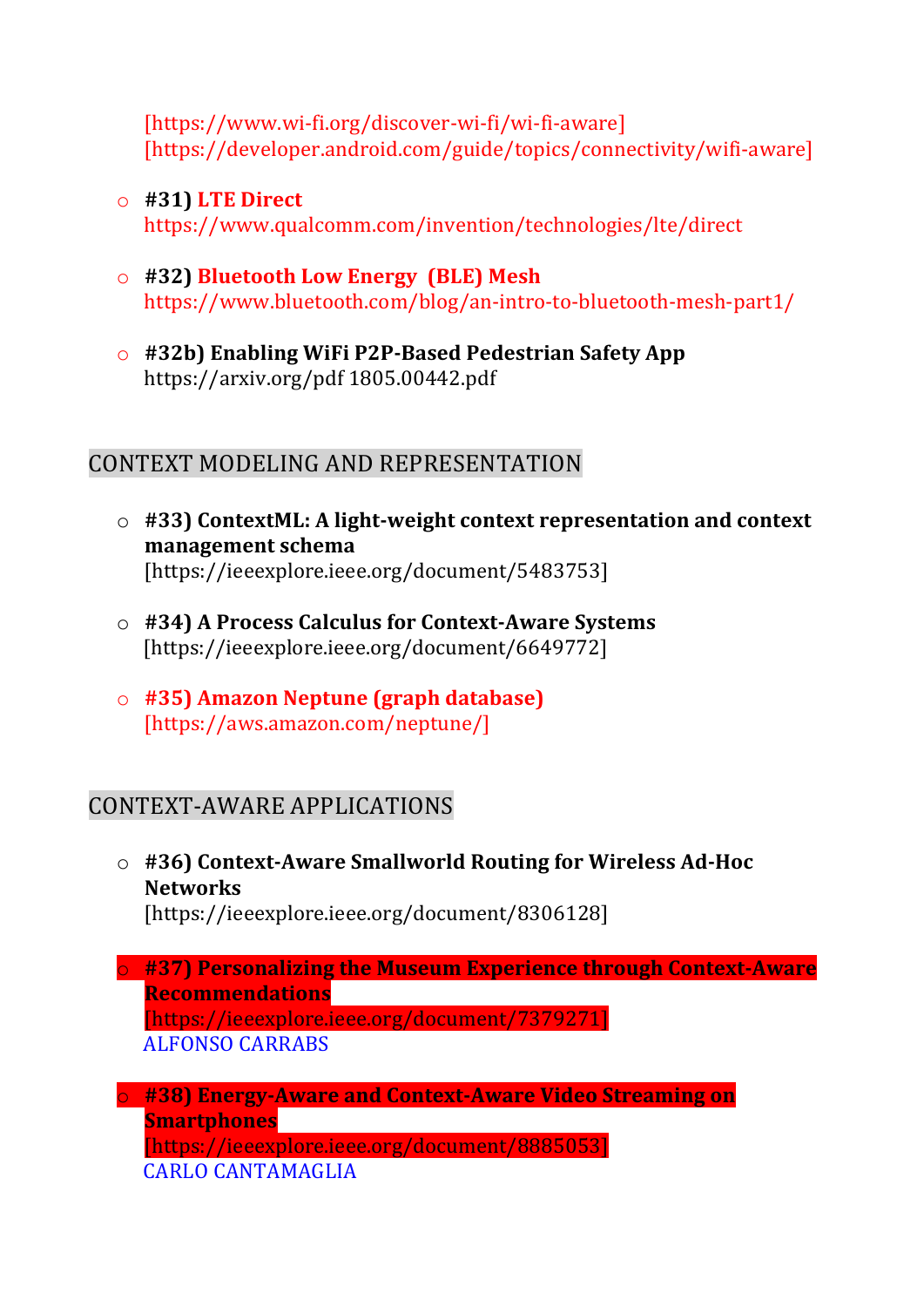- **o #39) Healthy Routes in the Smart City: A Context-Aware Mobile Recommender** [https://ieeexplore.ieee.org/document/8106878] **ANDREA LONGO**
- o **#40) CoAcT: A Framework for Context-Aware Trip Planning Using Active Transport** [https://ieeexplore.ieee.org/document/8480351] BIAGIO LANZARONE
- **o** #41) An Indoor Location-Aware System for an IoT-Based Smart **Museum** [https://ieeexplore.ieee.org/document/7348638] ELENA COSTANZI
- o **#41b) Context aware data aggregation in vehicular ad-hoc networks** https://ieeexplore.ieee.org/document/7502998
- o **#41c) A Context Aware Prototype Application for University Students and Lecturers** https://ieeexplore.ieee.org/document/8480167 WEISONG LI
- $\circ$  #41d) CAPRIO: Context-Aware Path Recommendation Exploiting **Indoor and Outdoor Information** https://ieeexplore.ieee.org/document/8788833/

### PRIVACY AND SECURITY in CONTEXT-AWARE SYSTEMS

- o **#42) SecureDroid: An Android security framework extension for**  context-aware policy enforcement [https://ieeexplore.ieee.org/document/6927185]
- o **#43) Evaluating the Privacy Risk of Location-Based Services** [http://icapeople.epfl.ch/rshokri/papers/11FC.pdf] BRUNO BATTAGLIA
- **o** #44) NEXUS: Using Geo-fencing Services without revealing your **Location**

[https://ieeexplore.ieee.org/document/8534577] STEFANO BALLA